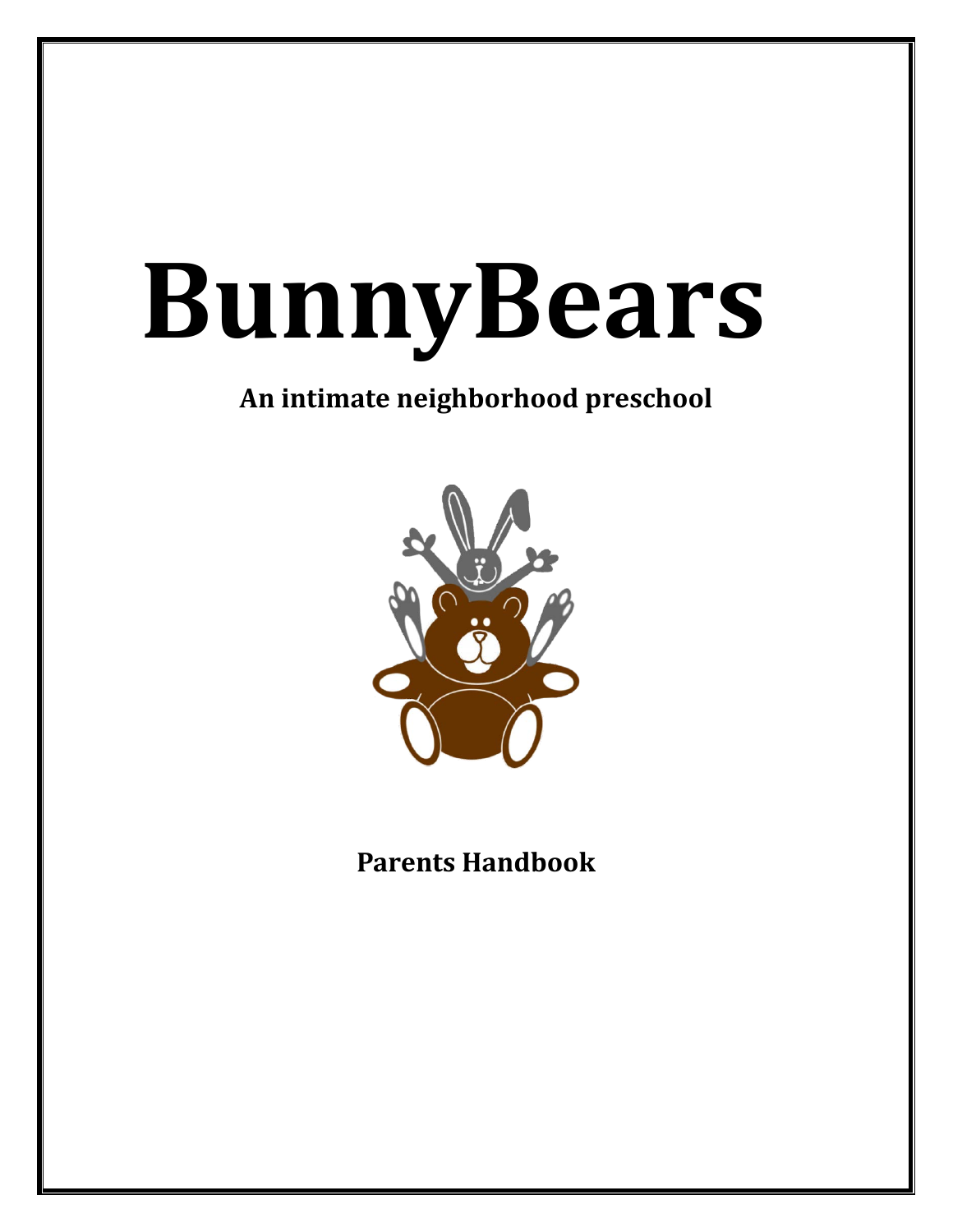Dear Parents,

Welcome to BunnyBears Preschool – an intimate neighborhood preschool. Our nurturing learning environment is a place that helps to guide young children towards selfdiscovery. Children, families and teachers are a part of our community, where we learn from each other. We hope that our rich environment will be a comfortable place for children to learn, and develop their sense of self; furthermore, we hope that it will also be a place for families share their experiences and grow together.

We look forward to this special time!

#### **The BunnyBears Philosophy**

We believe the early years of a child's life is the most important for growth and development; and the purpose of early education is to raise creative, thinking, loving children, who believe in themselves. Respectful, trusting and loving relationships between teachers and children, families and school are the key elements in creating the layout for early education.

As an Early Childhood Educators, we see all five selves in each child and acknowledge social, emotional, physical, cognitive and creative growth. We strongly believe that supportive, respectful and child-focused environment encourages children to reach their maximum potential. The teacher's role is to support the environment and guide children toward self–discovery through art, music, literacy and dramatic play in small and large group activities. Although we agree that Early Childhood programs shouldn't be highly structured, we do believe that children need a simple routine in order to feel safe and secure in their environment.

Having studied in the field of Early Education, we are strong advocates for children's free play, which develops the creative aspect of the child's personality "the most effective kind of education is that child should play amongst lovely things" – Plato. We see creative dramatic play and constructive play as tool for children's language, social, emotional and cognitive development.

Each child is an individual and we value his/hers personal achievements instead of making comparisons between one child and another, because each child is very unique and special.

Our early education goals for young children are to teach them how to cooperate with others, form relationships, share, take turns, and use self-control. Learning this in early years can impact later social development and academic achievements.

For BunnyBears Preschool the most important part of being a teacher is being able to validate children's thoughts and feelings, acknowledge their actions and accomplishments.

#### **BunnyBears Preschool values**

-We value the sense of community and belonging.

- -We value creative self-expression.
- We value free uninterrupted child's play.
- We value intellectual development and social emotional growth.
- We value mutual respect between children, teachers and families.
- We value open communication.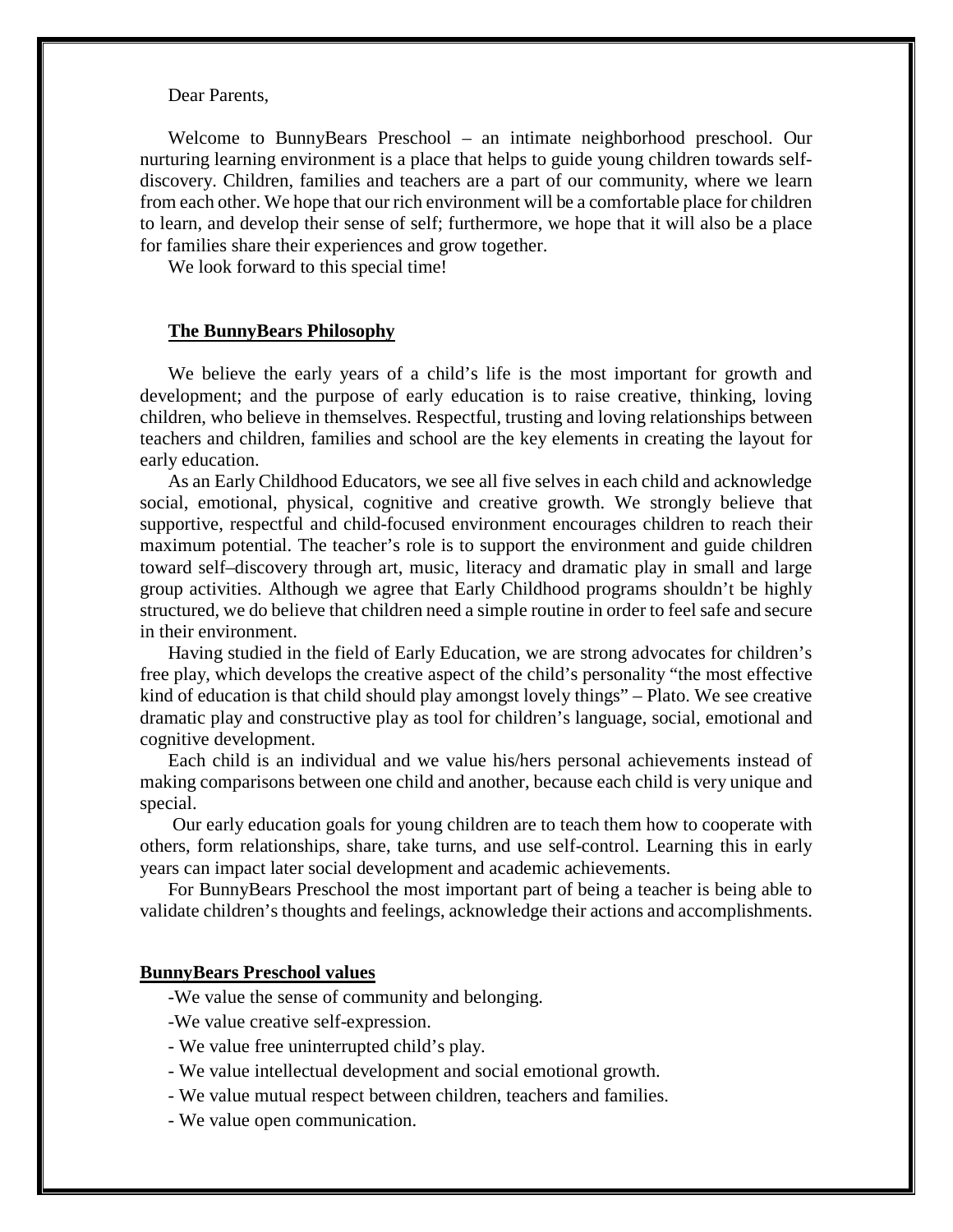- We value kindness and empathy.
- We acknowledge and value children's individual strengths and capabilities.
- We value environment that is created with children and for children.
- We value meaningful conversations and learning experiences.
- We value children's ideas that influence the curriculum.
- We value teachers' professional growth and learning.

#### **Program**

BunnyBears is a child–centered rather than adult directed program. Our curriculum emerges from the children's interests and investigations.

We provide children with rich and stimulating, high quality environment. In building our environment we think about many creative spaces that motivate learning, develop relationships and promote a child's strong sense of self and security.

Although our program is not highly structured, we do believe that children need a routine in order to feel safe and secure.

In our program we encourage children to work together in small groups and value peer interactions that provide opportunities to learn and explore the environment. Teachers' observations and documentation allows us to better understand each child's learning styles and interests. It also helps us to provide children with the curriculum that is relevant and meaningful to children.

BunnyBears is an environmentally friendly school. Taking care of our own garden and school pets, recycling paper and trash will teach children to be respectful and caring towards their own environment. We ask children to be co–participants in the organization of our daily life in school (setting up the snack, cleaning up, etc.,) so we could all feel like a part of the BunnyBears community.

We work to create a literacy rich environment, which helps children make the connections between the spoken and the written word and that supports pre–reading skills according to each child's development and personal timeline. BunnyBears highly values and encourages self–expression through a wide variety of methods, including art media, storytelling, dancing, poetry, puppetry, etc.

Our outdoor art studio is rich with different kinds of paint and paper, collage and beading materials, clay, play dough, and much more. We encourage children to work on individual as well as group and long term projects. Art studio is a place where children are supported to be free in their own expression of art: finger painting, body painting, footstep pattern making, clay sculpture building, etc

All the teachers at BunnyBears School are well educated and experienced in early childhood education. We are committed to continuing our own growth and development as individuals and teachers by reading professional journals, attending workshops and conferences and supporting each other as colleagues.

#### **Hours and Days**

BunnyBears School is open Monday through Friday 7:00am to 6pm. We serve children ages 2 to Kindergarten. (Please see the attached sheet for tuition fees and program options.)

We observe most of the Santee – San Diego School District Holidays, and we close for two weeks for Winter Break, one week in Spring and one week in Summer. You will be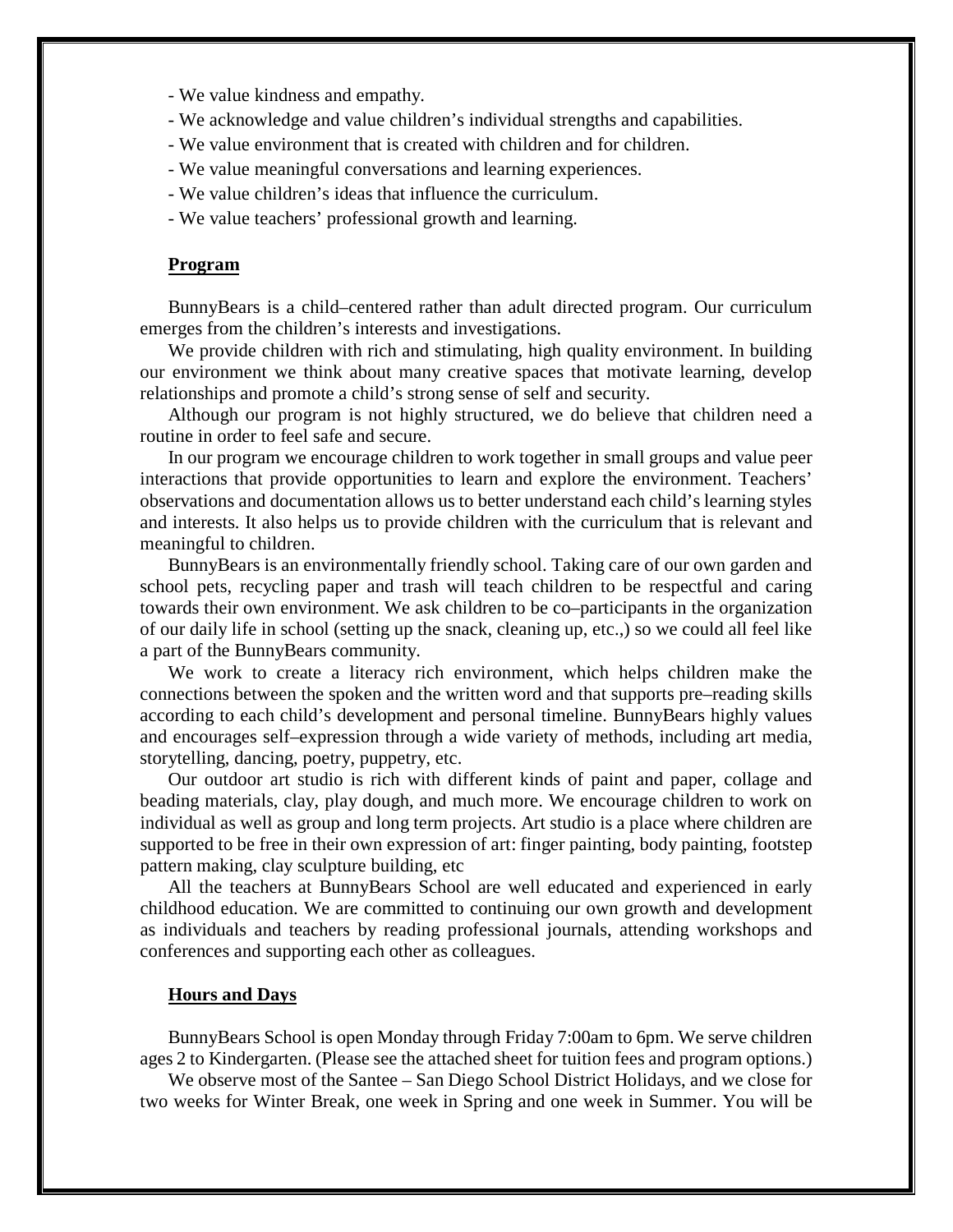notified in advance of any other unexpected dates of closure. Holiday list is provided to families.

#### **Fees**

There is a \$150 non-refundable application fee. Application forms for enrollment packet are posted on BunnyBears website www.bunnybears.com. The packet includes California childcare licensing forms as well as BunnyBears Admissions Agreement, Parent's rights LIC995, Children's rights LIC613 and Identification and Emergency Information LIC700.

Tuition will be due the first day of each month paid by check or cash or money transfer on Brightwheel app. *If tuition is not paid by the fifth of the month*, a late charge of \$5.00 per day shall apply. Checks returned by the bank for insufficient funds will incur a \$20.00 fee. If more than 2 checks are returned, you will be required to pay your tuition in cash. *While enrolled, monthly payment is required whether your child is in attendance or not, including summer months. There is no refund policy and we require one month advanced notice should you decide to discontinue enrollment for any reason*. The Center reserves the right to terminate enrollment for non–payment of fees.

Annual School supply and improvement fee of \$200 is due in September.

#### **Arrival, Departure and First days**

Our arrivals are scattered and everyone arrives between 7:00a.m and 9:15a.m. However, the latest time the child can be brought to school is 10:30a.m.

The school's entry is gated and the gate code is given to families when starting the school.

**Sign in/Sign out procedures.** Each child must be signed in upon arrival at school. Next to the cubbies we have a sign in sheet, where *you must write your full name legibly in ink next to your child's name (no initials) every day*. At the pick-up time, each child has to be *signed out – with parent's (or authorized person's) full name signed and the time when the child is picked up*. This also has to be done at the check in station through BrightWheel app.

Please communicate any special instructions, medications, play–dates, etc. to your teacher or director. Your child may be picked up and signed out by either parent or an authorized adult (the names of whom you must put down in our Enrollment Application LIC 700). We will not allow your child to be taken from school by someone other than yourself or an authorized adult unless you personally notify us in advance. To avoid undue stress, be prompt in picking up your child. If you must be late for any reason, please phone us so we can tell your child. *There will be a \$5.00 charge for every five minutes or part thereof if your child is not picked up on time.* 

The first days /weeks at school are a time of adjustment. We recognize that each child's adjustment period will vary depending on his or her age, temperament and prior experience. For some children it will be their first experience away from Mom and Dad and this might be frightening and overwhelming to a child. We ask that that you discuss separation at home in advance and discuss where family members will be while the child is in school. Perhaps even a visit to Mom and Dad's office will help the child to visualize where Mom and Dad are during the day. You are also welcome to discuss your child's needs with us before they start so that we may work together to ease the transition. We will also schedule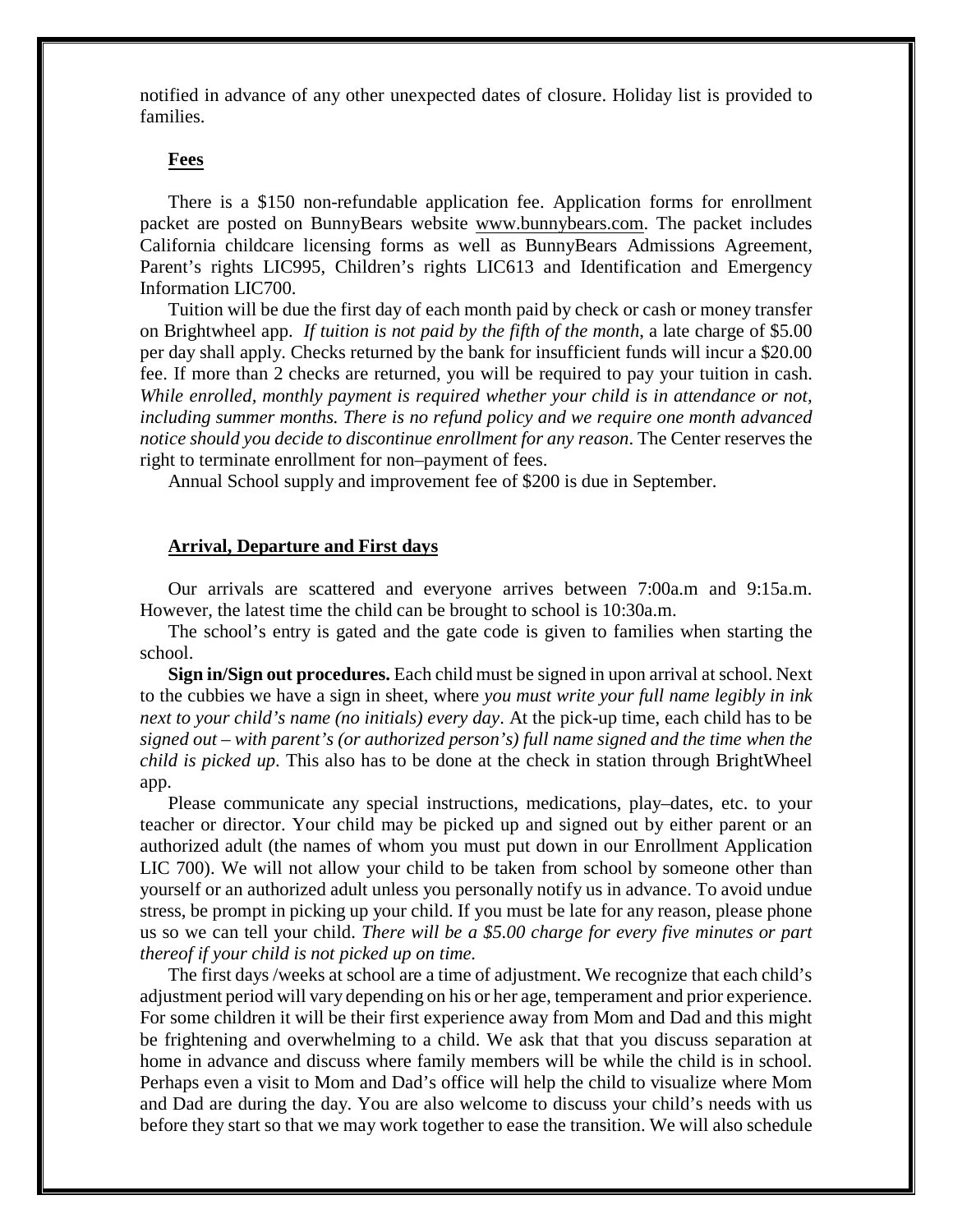a play day or visit for both you and your child before he or she begins attending the program. This will give your child an opportunity to get acquainted with us and gain trust for open communication. We will also ask for first couple of days to stay with your child in our school setting, observe his/hers reactions to the new environment and don't rush the good-byes.

**Snack and Lunch** – a mid-morning snack is served daily with two food groups being represented. Fresh fruit or vegetables, crackers, rice cakes, bagels, waffles, cereal, etc. are typical. Our morning snack is available from 9:45a.m Children use ceramic cups, plates and silver when eating inside and paper plates and cups when eating outside. Teachers are always ready to help children but for the most part children are highly encouraged to be independent and help themselves. Afternoon snack is served at 3:30pm. Children are involved in preparing and serving the snack.

We are *peanut free school* and any peanut products (peanut butter, peanut bars, peanut sauce, etc.) are not allowed. As a substitute many families use sun butter, almond butter and other bread spreads.

We encourage you to pack healthy, nutritious lunches. Lunch may include protein source, fruits and vegetables, a drink or water, *but not candy, sweets or gum*. Because we expect parents to provide children with healthy options in their lunches, the children are responsible for what and how much they eat. They may choose the order in which they eat their foods. For example, if you do not want your child to only eat cookies or chips, then we suggest that you don't send them or send a very small amount, so that they will still be hungry for the rest of their lunch. We will not force children to eat or use food as reward or punishment. Packing and bringing your own lunch is very comforting for children as it connects school to home and home to school. We encourage you to pack your lunch in a special lunchbox which your child will carry to school, and I love you note from parents in the lunch box can make a child feel very special. Lunch boxes will be stored in a designated area (next to the cubbies). We encourage to keep an ice pack to keep the lunch items cool; refrigerator won't be available for storing lunch items. Please label the lunch boxes and toper wear. *Lunch items that have to be warmed up must be kept in separate toper wear*.

**Nap/Rest Time** - in accordance to Childcare Licensing guidelines, Tittle 22, 101230 *"All children shall be given an opportunity to nap or rest without distraction or disturbance from other activities at the center.* (1) A napping space and a cot or mat shall be available for each child under the age of five. (2) Centers that serve children in half-day programs are not required to schedule napping periods or have napping equipment for such children." At BunnyBears nap/rest time goes from 12:45 – 2:00pm. You need to keep small blanket, mat sheet and small pillow in your child's cubby. At the end of each week we ask you to take blankets and sheets to wash them and bring them back to school on Monday. We will provide each child with special cot (mat). Children don't have to sleep, but they will be asked to stay in their cots/on their mats and have quiet time. If children are not asleep after 45 min of rest, they stay on their beds reading books. If you wish the teachers to wake up your child from his/her nap time sooner, we will ask you to put it in writing. Soft music and comforting back rub by a teacher usually puts children in a nice sleep. Children may bring a special cuddly toy, blanket or book that they like to read before rest time. *Please label all items from home.*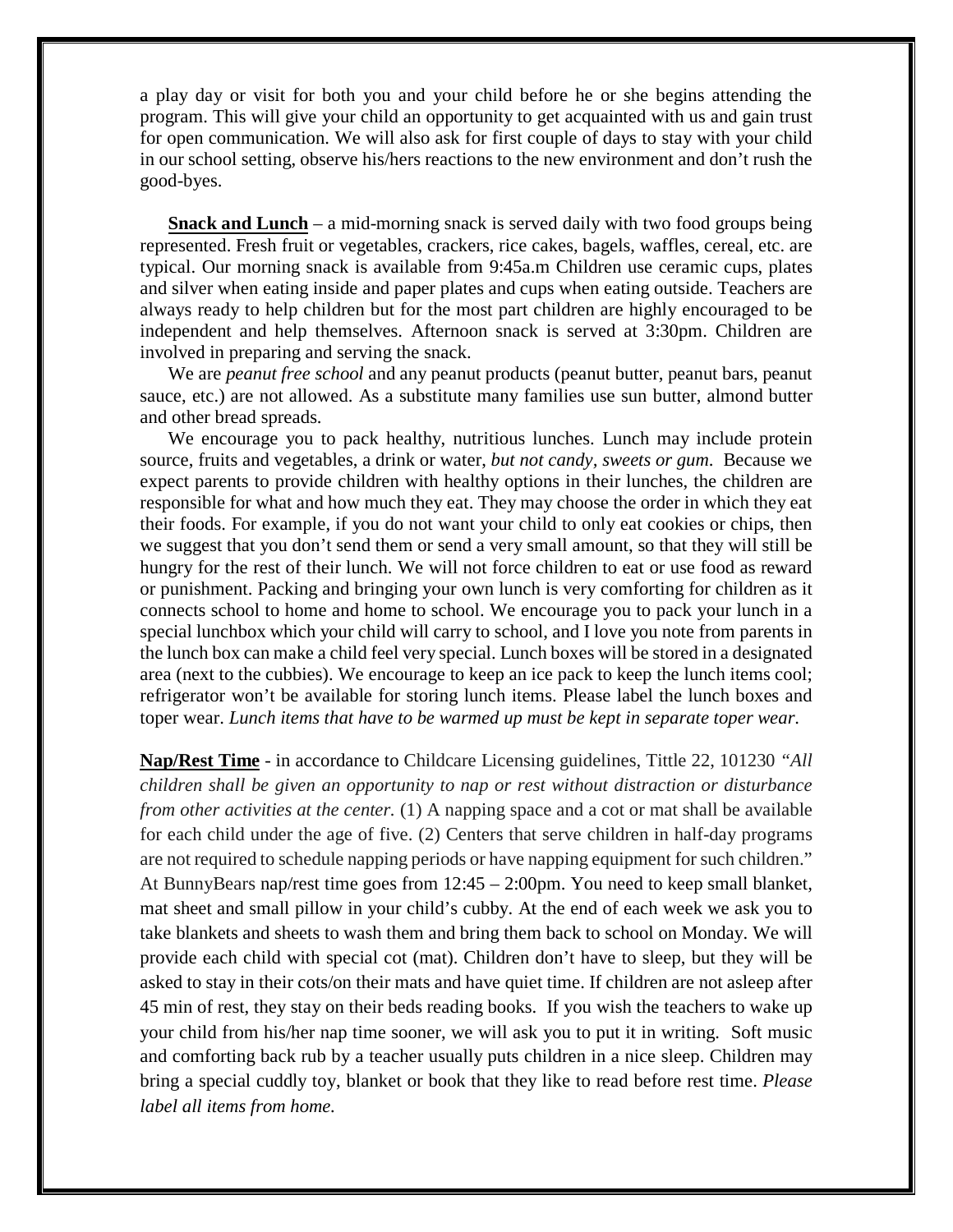**Termination Policy** - We reserve the right to terminate a child for the following reasons (but not limited to):

- Failure to pay
- Routinely late picking up your child
- Failure to complete the required forms
- Lack of parental cooperation
- Failure of child to adjust to the center after a reasonable amount of time
- Parents physical or verbal abuse of any person or property
- Enrolled child putting other children in care in danger, physical or verbal abuse.
- Our inability to meet the child's needs
- Lack of compliance with handbook regulations
- Serious illness of child

**Biting/Hitting Policy –** if the child happens to bite other child or teacher, we inform both parties and work with the child making sure that the biting stops. We closely work with families and teachers, however, if we fail to modify the behavior, we will terminate child's enrollment after 3 biting incidents. If the child is repeatedly hitting and/or hurting other children in any other way termination will be in effect as well.

Damaging school furniture/materials – we ask children to take ownership of their environment by taking care of toys, materials and furniture. Children are seen as active participants in keeping their work/play space organized and in order. We ask children to be respectful and caring. If the child is intentionally breaking school items we will communicate it with families and ask to replace the item. If the behavior pattern continues we will put termination policy in effect.

We appreciate as much advance notice as possible when terminating, and will give the same courtesy in return*. Parents are required to give one month notice should you decide to discontinue enrollment for any reason. In lieu of notice, half the monthly tuition shall be paid.* 

We will give two weeks' notice of termination for which full tuition is due, whether or not the child is in attendance. The provider reserves the right to give written notice of immediate termination where there are extreme circumstances that affect the well-being of the provider or other children in attendance.

#### **General Information**

The following information, policies and procedures reflect both our sincere concern for your child's well-being and the various cities, county and state regulations with which we must comply:

**Parent/Teacher Conferencing** – at least one formal conference will be scheduled during the year to discuss your child's progress and development. This is usually held in spring. Daily communication between families and teachers are important and valuable. Please let us know if there are any changes in your child's life.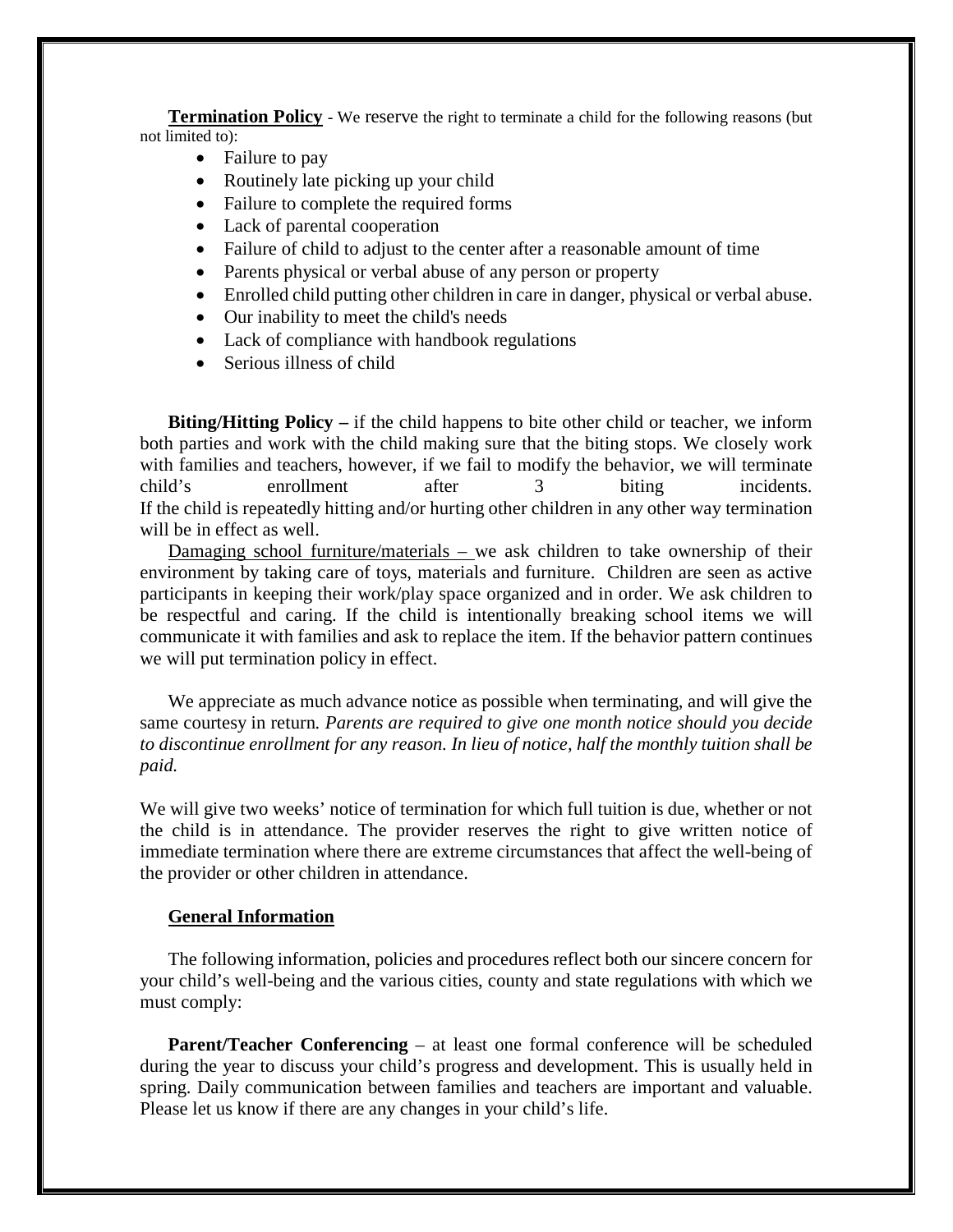**Daily Communication** – our teachers make themselves available in the mornings and in the afternoons. We understand that some mornings might be busy for parents and teachers and we ask families to send us updates and messages through Brighwheel app., our teachers will do the same. However, personal interactions are extremely important and irreplaceable, our teachers will always make time to catch up and share stories about your child's progress.

Please feel free to share any suggestions or address concerns to the center director in person or via e-mail. In person or phone call meetings can and will also be arranged if/when needed.

**Parent Involvement** – parents, teachers and children are all essential parts of our community. We believe that the partnership between family and school enhances your child's educational experience. Parents are encouraged to volunteer and participate in our parties, special occasions, and book reading. We will have two school workdays throughout the year, when parents can assist teachers with improvements to our school environment. Workdays generally take place on Saturdays 9am – 12pm. The workdays are invaluable in creating and maintaining a safe and exciting environment for children. Picnics with children and Parents Nights out will be held upon your requests. We are open to your ideas of how you can be a part of our community.

**Visiting** – please feel free to visit the school at any time, but remember that teacher's first responsibility is to the children. Please note that visits are not allowed during quiet/nap time.

**Physical Examinations** – the state requires that before your child begins school, he or she must have a medical examination. *The child also needs to have all the required immunization shots.* 

If your child has any bruising, bumps or injuries that occurred at home please inform your teachers when you bring your child to school.

**Immunizations** – *All children are required to have up to date immunization records on file before starting school*. Effective January 1, 2016, per Senate Bill 277, there are no exceptions for personal belief. As required by law, BunnyBears Preschool reports the immunization status of all children enrolled to the San Diego County Department of Health. Medical assessment/Pediatricians report form LIC 701 has to be signed by the pediatrician, along with immunization records and TB Test notice and Child's preadmission health history -parent's report LIC 702

**Sick Children** – children often get sick when starting group environment; especially when it is first time being in a group setting. It is all a part of building your child's immunity and your children will get more fit as they get older.

*If your child shows signs of an illness, please be sure to keep him/her at home for the well-being of both your child and the other children.* The following is a list of symptoms to guide you in deciding if your child should attend school. Your child should not attend if they exhibit any of the following symptoms:

- A temperature over 100 degrees orally.
- Any undiagnosed rash.
- Diarrhea runny, watery, or bloody stools.
- Vomiting two or more times in a  $24$  hour period or once with other symptoms.
- Runny cloudy nose.
- Sore throat with fever and swollen glands.
- Severe coughing child gets red or blue in face or makes a high pitched whooping sound after coughing.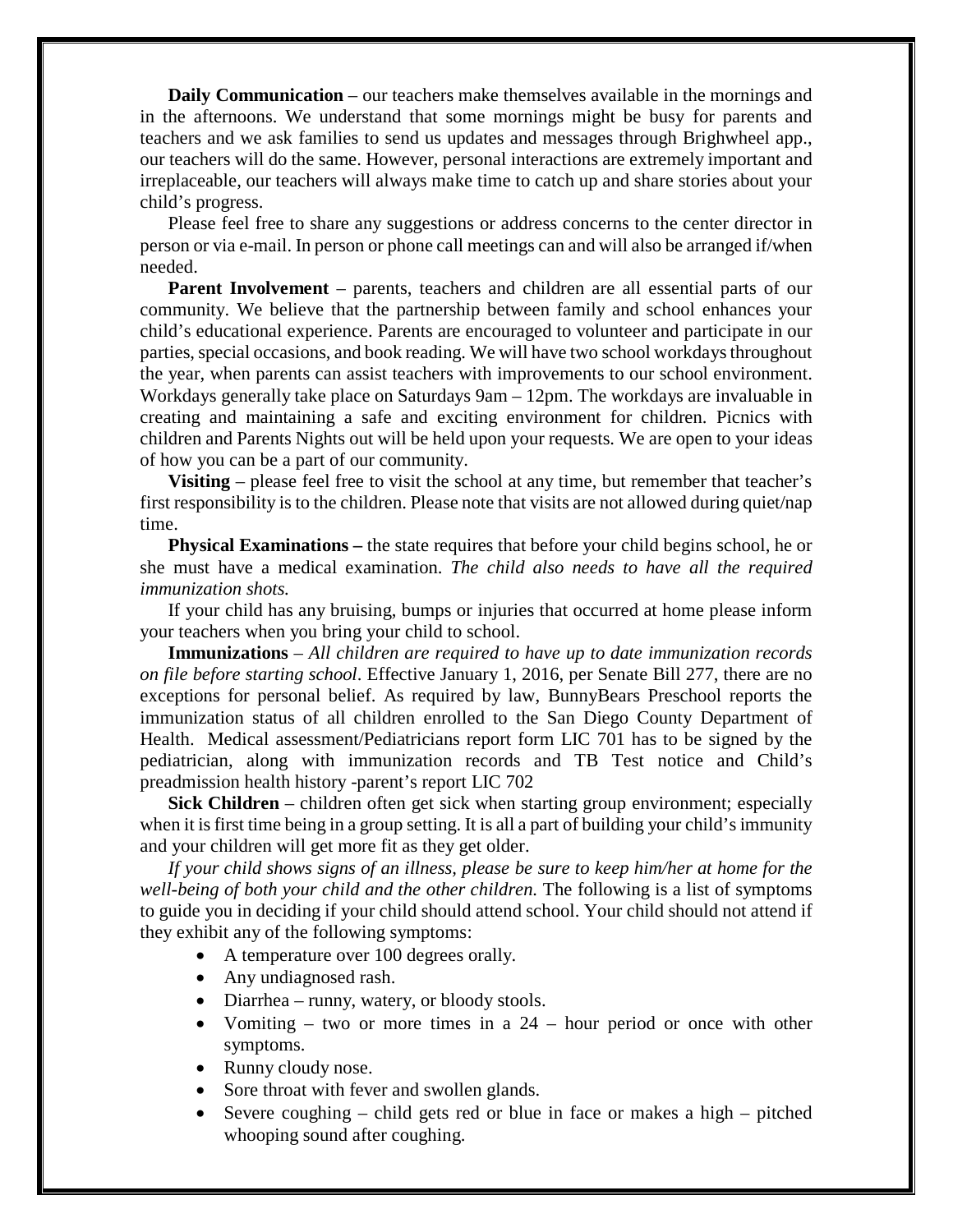- Pink eye and or eye discharge thick mucus or pus draining from the eye.
- Yellowish skin or eyes.
- Unusual irritability or lethargy.
- Difficulty breathing.
- Mouth sores.

*For any of the above symptoms children will be allowed to return to school after 24 hours of being symptom free.* Children sent home from school with vomiting, diarrhea or fever must be free of these symptoms for a full 24 hours before returning to school. For certain highly contagious viruses and other infectious disease (for example hand mouth and foot disease; pink eye; flue; pneumonia) *doctor's note will be required to come back to school.* Our teachers check each child daily for symptoms of colds, fatigue and contagious disease. *You will be called to pick up your child if he or she shows signs of illness*. In the event where you cannot be reached, we will notify a person listed on your emergency contact list. Please, keep this information up–to–date.

Families will be informed about any serious and contagious outbreaks at school.

BunnyBears also has a policy regarding head lice "Nits-No". In case of head lice outbreak your child can come back to school only if he/she is nits free. Teachers will be checking children coming to school and if they see any nits or head lice, your child will be sent back home immediately with his parent or guardian.

**Medication –** if medication needs to be administered to your child, please leave written instructions with your classroom teacher. California State Law specifies the following restrictions on administering medications at school.

**-**Prescription Medicines must be in its original prescription bottle, clearly labeled with child's and doctor's names and dosage printed by the pharmacy. Leave medicine with the teacher.

**-**Medicine will be administered only with present doctor's note, no over the counter medication will be administered to your child.

**-** Never send medicine in a child's lunch box.

**Allergies –** Please inform school staff and teachers about your child's severe or/and mild allergies. If your child has an epi pen prescribed by doctor, there should be one kept at school at all times with your child's name. Epi pens are kept and stored out of children's reach. The school staff is trained to use epi pen in case of emergency.

**Accidents and Emergencies –** Please keep all emergency numbers up to date for our records. Be sure to notify us of a change in work or home numbers and update the identification and emergency information form, LIC700. Our staff is trained to handle every day bumps and scrapes. Should more action be required, parents or emergency contacts will be called. In case of a life threatening injury, staff will also call emergency medical services (911). For this reason, every child will have a "Consent for Medical Treatment" form on file.

**Birthdays –** your child's birthday is a special day. We enjoy being a part of your child's birthday celebration. You are welcome to bring a treat to share. We appreciate knowing ahead of time if you plan on bringing a special snack so we can coordinate the details with you. We also encourage to make your child's day special not only by bringing treats, but more so, by coming and reading your child's favorite story at story time; or perhaps telling the story about when he or she was little.

**Clothing -** while at school your child participates in active, busy and messy play and work. *Please dress your child in clothes that can be easily washed and possibly stained.* Children should concentrate on their play, not on keeping clean. *You should*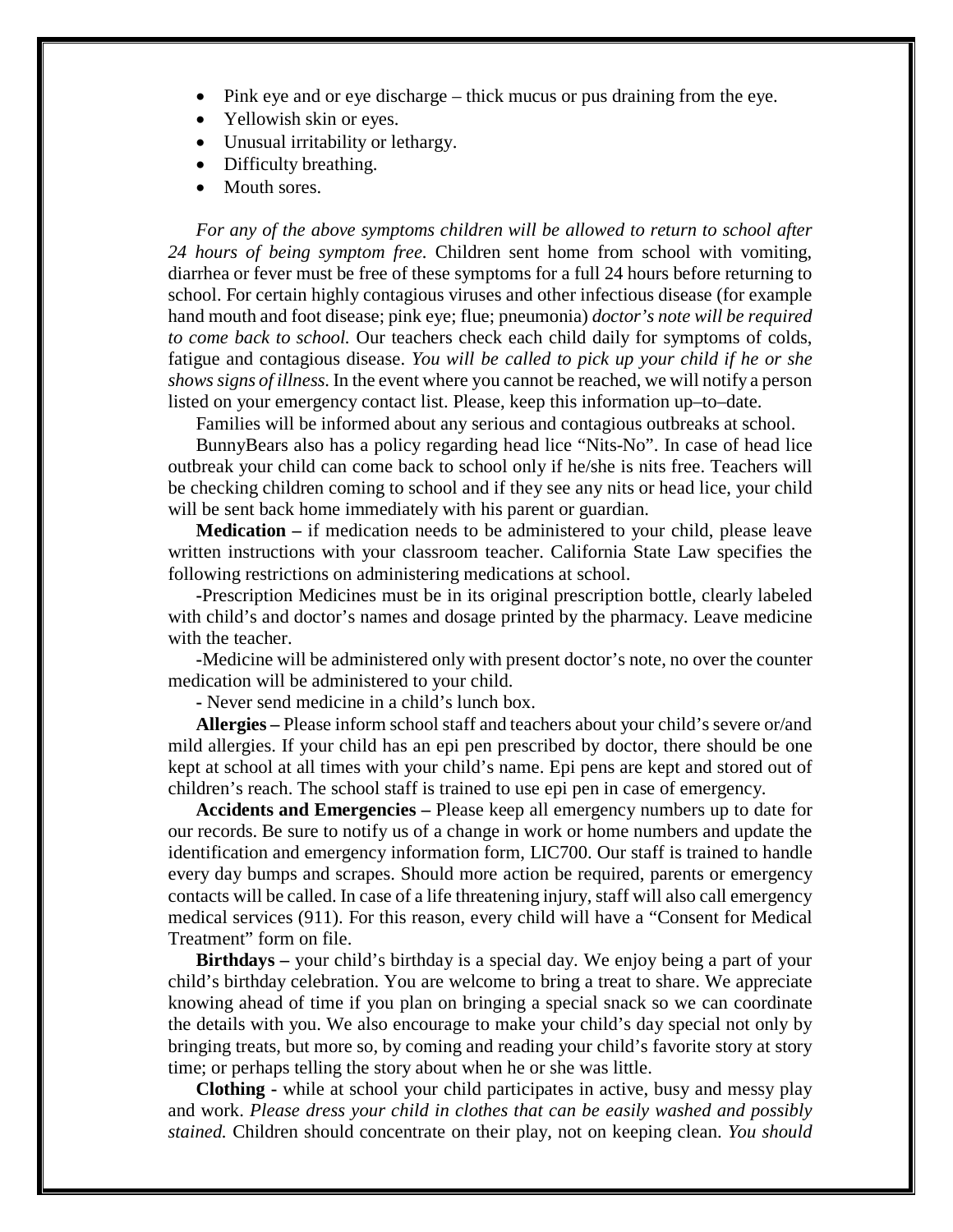*also provide clothes that are simple and free of complicated fastenings (belts, suspenders, overall etc.), so the child can assert their independence by using the toiled without any help*. *All shoes should be closed toed to eliminate stubbed toes and be safe for running and climbing.* We suggest that you send sweater or jacket every day or keep and extra one in your child cubby. At the beginning of the school year bring a spare set of old cloths to be kept at school in case a spill or a mishap occurs. Include pants, shirt, underwear, socks and please replace them as needed. Clothes can be easily labeled with a permanent laundry marker. *Always label jackets and sweaters.*

**Cubbies –** each child has his/her own cubby where he/she can keep his/her personal belongings, a set of extra clothes and place their jackets once they get warm. Children's bedding, pillows and blankets are also stored inside the cubbies. Please keep in mind that the space inside the cubbies is limited. *We recommend you bring compact pillow and blanket for your child.* At the end of each week, cubbies should be cleaned, sheets taken home for laundry and extra clothing items that collected during the week taken home.

**Potty Learning** – children don't have to be potty trained prior to enrollment. This developmental milestone is a personal and individual matter which can't be rushed. We are always looking for potty readiness signs and help children and families achieve success.

We ask families to provide diapers (or pull ups) for nap time for their children. When children are learning to go on a toilet teachers remind children and take them to the bathroom every hour; they keep a log to communicate with other staff members and parents.

There are times when children transition to wearing underwear with very few "accidents" *and times when we have to move back to wearing pull ups and continue with mastering the skill while wearing pull ups*. The signs that your child is not ready to wear underwear: refusal to sit on a toilet when asked, spoiling underwear every day for a week.

*Please note that while your child can be very successful at home, he/she might still have difficulties at school*. We ask you to keep up the good work at home and allow your child to get comfortable with using the toilet in the comfort of his/her home. Potty learning might not be as successful at school because of a busy play schedule, distractions and comfort level at school (some children look for privacy to be more relaxed and comfortable) that using a toilet might not be as successful at school in the beginning. Whatever the case is we want to reassure you that all children succeed at their own pace with patience, support and encouragement. Keeping open communication with your classroom teacher and trusting her observation from school is important and helpful for all parties.

**Field Trips** – we don't anticipate many field trips throughout the year. Whenever planning a field trip we allow ourselves plenty of time to give everyone notice and create the best adult/child ratios with an active parent's participation and involvement in planning and facilitating the field trip.

**Toys from Home –** *please do not bring toys to school*. Children who bring toys from home will be asked to keep them in their cubbies. If your child needs a blanket, stuffed animal or other transitional object in order to feel more secure, they are welcome to bring that to school. *Action figures, toy guns and other objects which encourage violence in play are strictly prohibited.*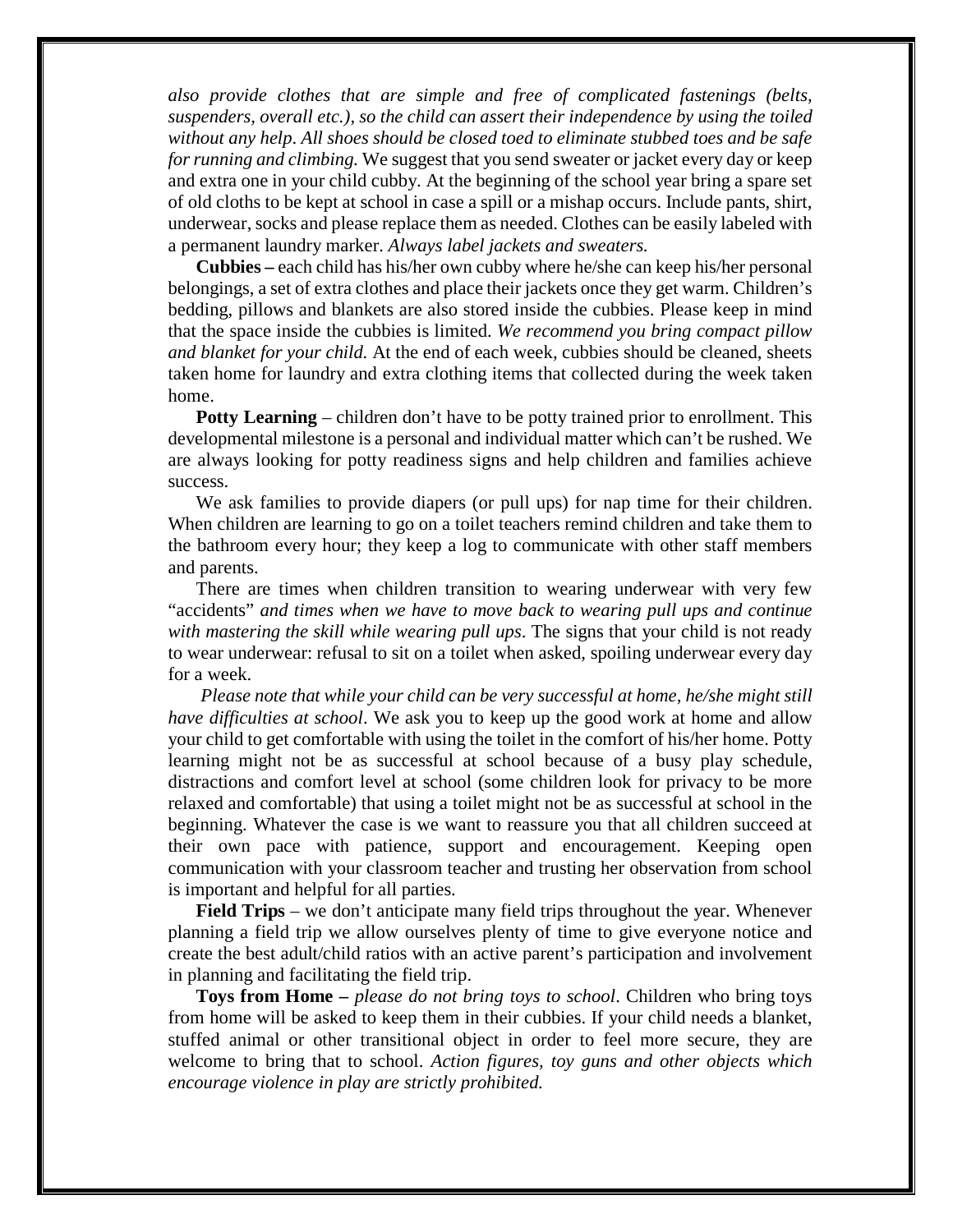**Discipline Policies** As stated in section 101323.1 in the Manual of Policies and Procedures of the Child Care Centers, Division 12: Any form of discipline or punishment which violates a child's person rights, shall not be permitted.

A child's personal rights are outlined in Section 101223:

- 1. To be accorded dignity in his/her personal relationships with staff and other persons.
- 2. To be accorded safe, healthful and comfortable accommodations, furnishings and equipment to meet his/hers needs.
- 3. To be free from corporal or unusual punishment, infliction of pain, or other actions of a punitive nature, including, but not limited to: interference with the daily living functions, including eating, sleeping or toileting; or withholding of shelter, clothing, medication or aids to physical functioning.
- 4. To be informed, and to have his/her authorized representative informed, by the licensee of the law regarding complaints including, but not limited to, information on confidentiality and the address and telephone number of the Department's complaint unit.

At BunnyBears we treat children with respect and we operate on the premise that young children are never "bad". Inappropriate behavior that requires discipline is usually the result of the child's level of development. We believe in working with the child on their development level and helping the child to understand that the behavior is bad and not the child. We always take extra steps to help a child understand the concept of rules and consequences.

We do not use "time out" at BunnyBears instead we try to give the child the tools to work through problems on their own. If a child needs to be removed from a situation they will sit down with a teacher who will help him/her to calm down and to figure out solutions to the problem. Each child is unique in its own way and teachers respect and acknowledge children's feelings.

"Say Sorry" statement is rephrased as "See/Ask what can you do to make your friend feel better" at BunnyBears. It allows children to take care of their friends with more empathy that just saying "Sorry" and give a friend a hug, go get a tissue, an ice pack; dust their pants, bring their cuddly toy, sit together and read a book…

At BunnyBears we strive to create an environment that will enhance positive behavior in children, allowing children to feel a part of BunnyBears Family where we all take care of each other. We help children to gain confidence to solve problems on their own, encourage them to speak up and listen to others. When a child has the self-esteem to talk about his/her feelings and the respect for others, to listen to their peers, a lot of discipline problems get eliminated.

To inform parents about concerning repetitive behavior patterns meetings will be conducted, where child's teacher and director will meet with child's parents to discuss action plan and/or involvement of third parties (behavior therapist, occupational therapist, speech therapist). The time line will be set for close observations and a meeting to revisit the concerns will be scheduled. BunnyBears Preschool reserve the right to terminate a child, please see Termination Policy.

**Emergency plan** – we have on hand supplies for 48 hours should a disaster occur. In a Ziploc bag with your child's extra clothes, please include a personal note and a family photo that will comfort your child in the event of an emergency. In case we need to relocate, a note will be posted indicating our relocation site and parents will be contacted as soon as possible.